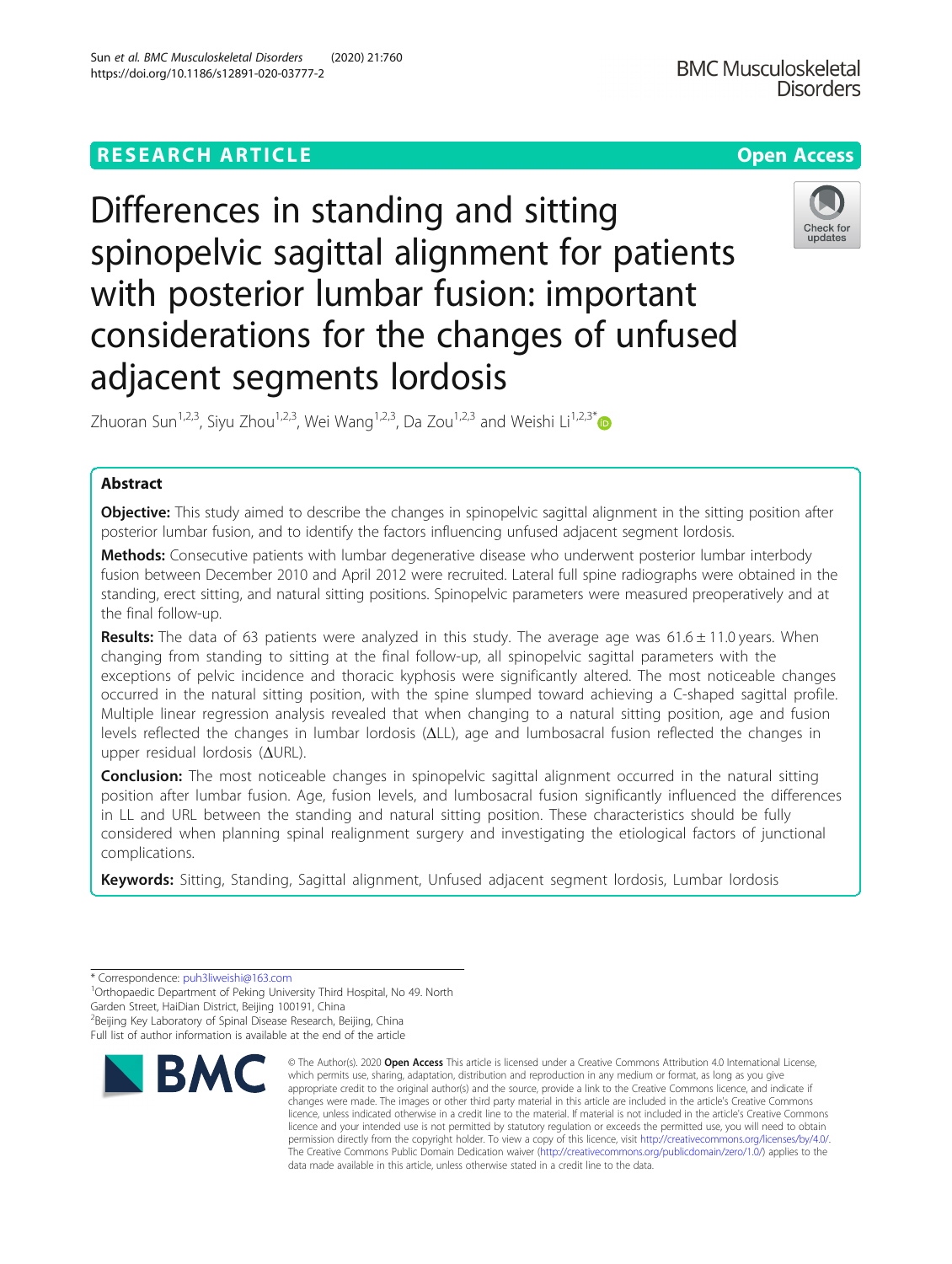# Background

Due to the changes induced by modern lifestyles, people are spending increasingly more time in the sitting position, with many actually spending more time sitting than standing. It is therefore important to understand the effects of the sitting position on changes in lumbar alignment and pelvic compensation. Previous studies have investigated the basic changes occurring in the lumbar and pelvic regions when moving from the standing to sitting position in healthy subjects, which can be summarized as a straightened curve in the lumbar region (decreased lumbar lordosis) and pelvic retroversion (increased pelvic tilt)  $[1-5]$  $[1-5]$  $[1-5]$  $[1-5]$ . Spinal sagittal alignment is reported to greatly affect the clinical outcomes and quality of life [[6](#page-6-0), [7\]](#page-6-0). Restoring sagittal balance is an important goal of surgical treatment for patients with lumbar degenerative disease, but the ideal reference values for surgical planning are predominantly based on standing radiograph results [[8,](#page-6-0) [9\]](#page-6-0). The spinopelvic sagittal alignment and sagittal balance in the sitting position after lumbar fusion have not been well discussed, and the changes in the sagittal alignment of unfused adjacent segments are also unclear.

Therefore, the present study aimed to analyze the changes in spinopelvic sagittal alignment in the sitting position after lumbar fusion, and to determine the factors influencing unfused adjacent segment lordosis in the sitting position.

#### Methods

# **Patients**

This study was approved by the ethics committee (IRB00006761–2018192) and was performed according to the principles of the Declaration of Helsinki. We recruited consecutive patients who underwent posterior lumbar interbody fusion (PLIF) for lumbar degenerative disease at our hospital between December 2010 and April 2012. Written informed consent was obtained from all patients. All patients met the following inclusion criteria: patients who received PLIF with the lower instrumented vertebra located in the lumbar or sacral regions, and fusion levels of ≤4. The exclusion criteria were as follows: patients (1) who underwent other spinal surgeries, (2) with coronal deformity and adjacent segment instability, (3) with severe lower back pain affecting sitting and standing position or an Oswestry Disability Index of  $>$  40, (4) with hip or knee joint contracture, (5) with vertebral fracture, (6) with neuromuscular disorders, (5) with severe osteoporosis, and (7) with internal fixation breakage or pseudarthrosis formation.

## Assessment

All enrolled patients underwent comprehensive history taking and a physical examination. Sex, age, body height, and body mass index (BMI) were recorded. Computed tomography (CT) was then performed to evaluate the fusion, and X-ray imaging of lumbar extension and flexion was performed to assess adjacent segment stability.

For each patient, lateral full standing and sitting radiographs of the spine were obtained with a constant distance between the subject and the radiographic source (Fig. [1](#page-2-0)). For standing radiographs, the patients were instructed to stand as straight as possible, with the fingers touching the homolateral collar bones [[10](#page-6-0)]. In the erect sitting position, they were asked to flex their hips and knees to 90° , and sit as straight as possible, with the fingers touching the homolateral collar bones [[11\]](#page-6-0). In the natural sitting position, the patients were instructed to sit as naturally as they would on a chair while relaxing the trunk. A height-adjustable stool without a back-rest was provided such that the height could be adjusted to achieve a standardized posture, with the feet placed flat on the ground. If the patients' feet could not touch the ground after adjusting the stool height, a wooden step was provided.

The radiographs were digitized, and all measurements were performed by means of imaging software (Centricity RIS/PACS, GE Healthcare), based on standard measurement techniques by two senior spine surgeons, and the average of their results was recorded. The following parameters were measured preoperatively and at the final follow-up (Fig. [2](#page-2-0)): (1) Pelvic parameters: pelvic incidence (PI), pelvic tilt (PT), and sacral slope (SS); (2) Local curvature: lumbar lordosis (LL), fusion segment lordosis (FSL) i.e. the angle between the upper and lower endplates of the fusion level (endplate of S1 in lumbosacral fusion), upper residual lordosis (URL) i.e. the angle between the upper endplate of L1 and the upper endplate of the fusion level, lower residual lordosis (LRL) i.e. the angle between the lower endplate of the fusion level and the upper endplate of S1, and thoracic kyphosis (TK); (3) Global parameters: T1 pelvic angle (T1PA) i.e. the angle between the line from the femoral head axis to the centroid of T1 and the line from the femoral head axis to the middle of the S1 endplate. The changes in LL, unfused adjacent segment lordosis, and PT between standing and natural sitting were calculated.

#### Statistical analysis

All data were analyzed using SPSS software (version 17.0; SPSS, Chicago, IL). Inter-observer reliability was assessed using the intraclass correlation coefficient (ICC). An ICC of ≥0.80 was considered to indicate excellent reliability. Continuous variables are expressed as means ± standard deviation. An adaptation of the Kolmogorov-Smirnov test was applied to assess the normality of the distribution. The changes in parameters were analyzed using a one-way analysis of variance (or the Kruskal-Wallis test) with post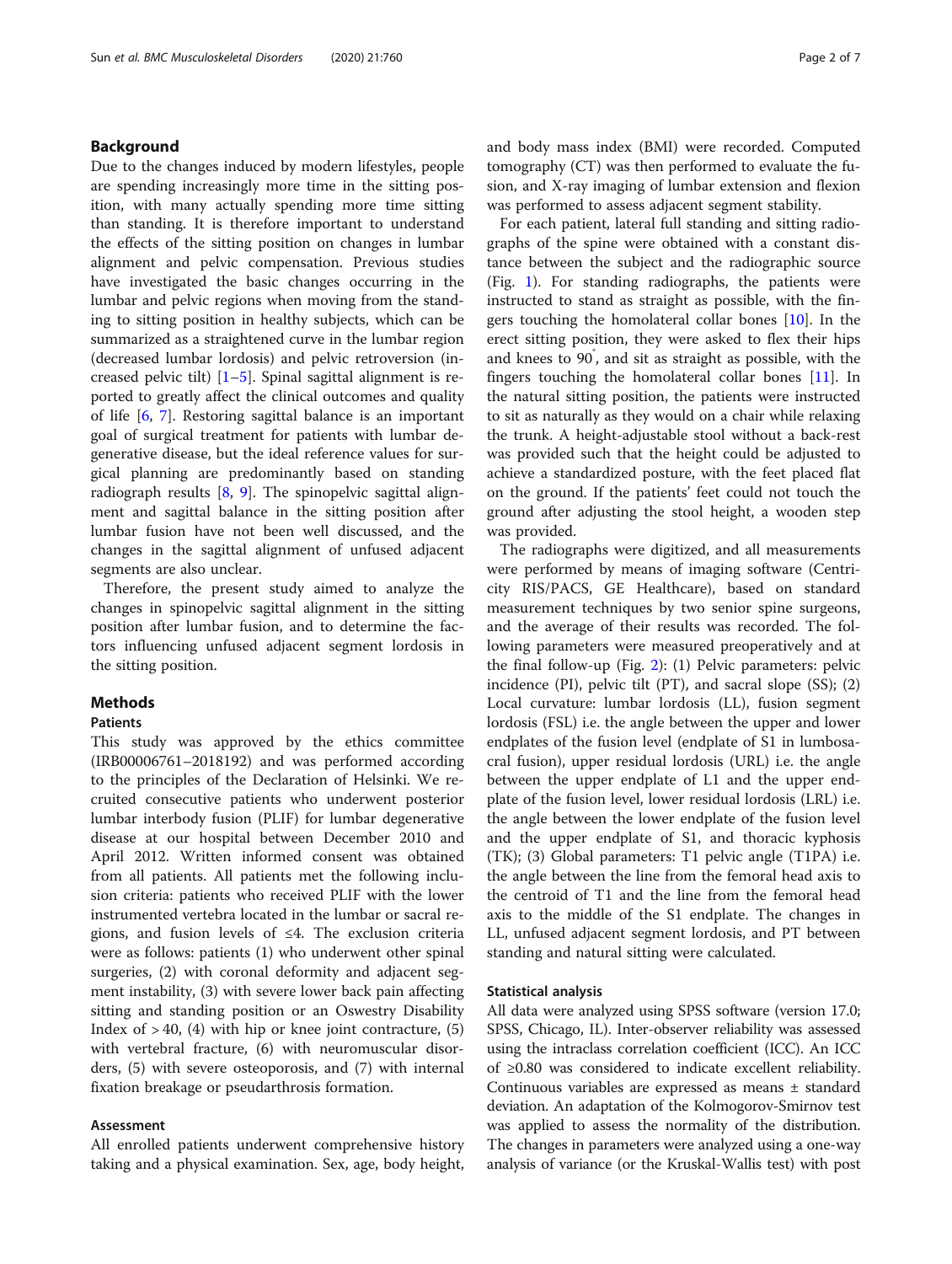<span id="page-2-0"></span>

hoc comparisons performed among different positions. We set the physical and surgical factors (sex, age, body height, BMI, lumbosacral fusion, fusion levels, and PI) as explanatory variables. Correlations between the changes in lordosis and these factors were analyzed using Spearman correlation analysis. Finally, multiple regression analyses with a forward stepwise procedure were conducted. A  $p$  value of  $<0.05$  was considered to indicate a statistically significant difference.

# Results

The data of 63 patients (33 females and 30 males) were analyzed in this study. The average age of the patients was  $61.6 \pm 11.0$  years (range  $31-81$  years). The mean

BMI was  $26.6 \pm 3.6$  kg/m<sup>2</sup> (18.7–39.6 kg/m<sup>2</sup>). The mean follow-up time was  $81.7 \pm 7.3$  months (range 68–94 months). Thirty-nine patients underwent lumbosacral fusion: L5-S1 fusion in three cases, L4-S1 fusion in 20 cases, L3-S1 fusion in 15 cases, and L2-S1 fusion in one case. Twenty-four patients underwent lumbar floating fusion: L3-L5 fusion in 13 cases, L4-L5 fusion in five cases, and L2-L5 fusion in six cases.

All parameters were measured with good reproducibility. The inter-observer mean ICC was 0.93 (range 0.82– 0.99). The mean PT was  $14.5 \pm 9.0^{\circ}$ , SS was  $31.9 \pm 8.1^{\circ}$ , and LL was  $41.7 \pm 12.8$  in the standing position before surgery, while the FSL was  $26.3 \pm 9.3$ <sup>\*</sup> at the final followup. The values of these parameters in the standing, erect

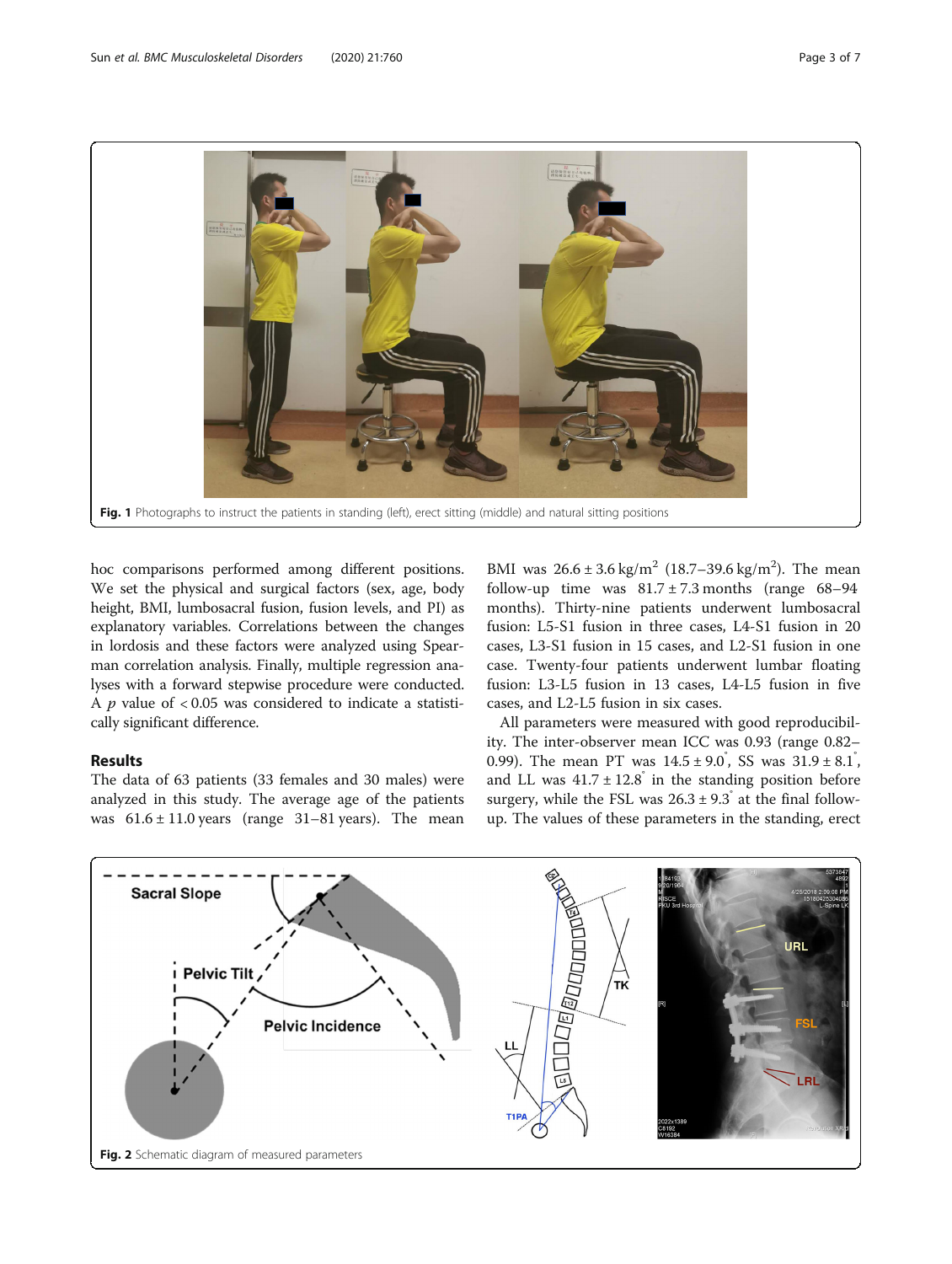Table 1 Comparison of spinal-pelvic sagittal parameters in sitting versus standing position

| <b>Parameters</b> | Floating fusion group |                              |                         | Lumbosacral fusion group |                              |                         |                              |           |
|-------------------|-----------------------|------------------------------|-------------------------|--------------------------|------------------------------|-------------------------|------------------------------|-----------|
|                   | Standing              | <b>Erect sitting</b>         | Natural sitting         | P (ANOVA)                | Standing                     | <b>Erect sitting</b>    | Natural sitting              | P (ANOVA) |
| PI(               | $49.4 + 9.0^{\circ}$  | 50.4 $\pm$ 9.3 <sup>a</sup>  | $49.5 + 8.7a$           | 0.905                    | $47.3 + 9.1a$                | $48.3 + 10.0^{\circ}$   | $49.4 \pm 10.7$ <sup>a</sup> | 0.648     |
| PT()              | $15.8 + 6.5^{\circ}$  | $20.4 + 8.8^a$               | $25.6 \pm 10.5^{\rm b}$ | 0.001                    | $16.0 + 6.0^a$               | $19.9 + 10.1a$          | $26.2 \pm 10.0^{\rm b}$      | < 0.001   |
| $SS($ )           | $33.6 + 9.0^a$        | $30.0 \pm 7.8$ <sup>a</sup>  | $23.9 + 8.1^{b}$        | 0.001                    | $31.1 \pm 6.7$ <sup>a</sup>  | $78.2 + 9.0^a$          | $23.0 \pm 9.0^{\circ}$       | < 0.001   |
| LL(               | $45.9 + 10.4^{\circ}$ | $38.5 \pm 10.8$ <sup>b</sup> | $31.5 + 11.9^{\circ}$   | < 0.001                  | $41.8 \pm 10.9$ <sup>a</sup> | $35.1 \pm 13.2^{\rm b}$ | $79.0 + 13.1^{\circ}$        | < 0.001   |
| TK()              | $32.7 + 10.8^a$       | $31.1 + 12.7a$               | $35.2 + 11.5^a$         | 0.468                    | $30.2 + 10.6^a$              | $28.4 + 11.6^a$         | $33.2 + 11.1a$               | 0.160     |
| URL $()$          | $8.8 + 6.9^{\circ}$   | $4.6 + 6.7a$                 | $1.0 \pm 8.0^{b}$       | 0.002                    | $13.3 + 10.7a$               | $4.6 \pm 10.6^{\circ}$  | $-0.5 + 9.1^{\circ}$         | < 0.001   |
| $LRL$ $()$        | $14.1 + 5.8^{\circ}$  | $11.7 + 6.4^{\circ}$         | $8.0 \pm 5.4^b$         | 0.002                    |                              |                         |                              |           |
| TPA()             | $11.4 + 7.2a$         | $18.0 \pm 7.8^{\rm b}$       | $74.6 + 9.4^{\circ}$    | < 0.001                  | $124 + 49^a$                 | $17.6 + 8.9^b$          | $25.1 + 8.9^{\circ}$         | < 0.001   |

ANOVA indicates analysis of variance

 $a<sub>b</sub>$ ,  $c<sub>r</sub>$  crepresented the same significance subset with post hoc comparisons

sitting, and natural sitting positions are provided in Table 1. The PT, SS, and LL values in the standing position did not significantly differ before and after surgery.

When changing from standing to sitting position at the final follow-up, all spinopelvic sagittal parameters with the exceptions of PI and TK were significantly altered. The most noticeable changes occurred in the natural sitting position; in this position, the spine slumped toward achieving a C-shaped sagittal profile



Fig. 3 Female with 67 years old, 77 months follow-up after L3-5 fusion. The most noticeable changes of spinopelvic alignment occurred in the natural sitting position. A. URL was 12.2° in erect sitting; B. URL was 5.3° in natural sitting. The trunk slumped toward achieving a C-shaped sagittal profile (yellow line)

for patients with both floating and lumbosacral fusions (Fig. 3). For patients with lumbosacral fusions, PT and TPA were significantly increased, while SS, LL, and URL were significantly decreased. For patients with floating fusions, in addition to the above parameters, LRL was also significantly decreased in the natural sitting position.

Physical parameters (sex, age, height, BMI, and PI) and surgical factors (lumbosacral fusion, fusion levels) associated with the changes in LL, unfused adjacent segment lordosis, and PT caused by standing to natural sitting alteration were determined using univariate analyses. As indicated in Table [2](#page-4-0), ΔLL was significantly correlated with age, fusion levels, and FSL when changing from a standing to natural sitting position. ΔURL was significantly correlated with age and lumbosacral fusion. ΔPT was significantly correlated with PI and fusion levels. Multiple linear regression analysis demonstrated that only age and fusion levels reflected ΔLL, only age and lumbosacral fusion reflected ΔURL, and only PI reflected ΔPT. According to Table [3](#page-4-0), with an increase in age and fusion levels, the ΔLL from a standing to natural sitting position was smaller. According to Table [4,](#page-5-0) with an increase in age, the ΔURL from a standing to natural sitting position was smaller. Lumbosacral fusion was found to play a positive role in the increase in ΔURL. Accord-ing to Table [5](#page-5-0), with an increase in PI, the  $\Delta PT$  from a standing to natural sitting position was larger.

# **Discussion**

Previous studies have reported the differences between standing and sitting positions in asymptomatic subjects. The results indicated that in the sitting position, the curvature of LL decreased by 50% and PT increased by 25%, which can be summarized as a straightened curve in the lumbar region, pelvic retroversion, and forward displacement of sagittal balance [[1](#page-5-0)–[5,](#page-6-0) [11](#page-6-0)]. Hey et al. compared the spinal sagittal alignment in three weightbearing positions (standing,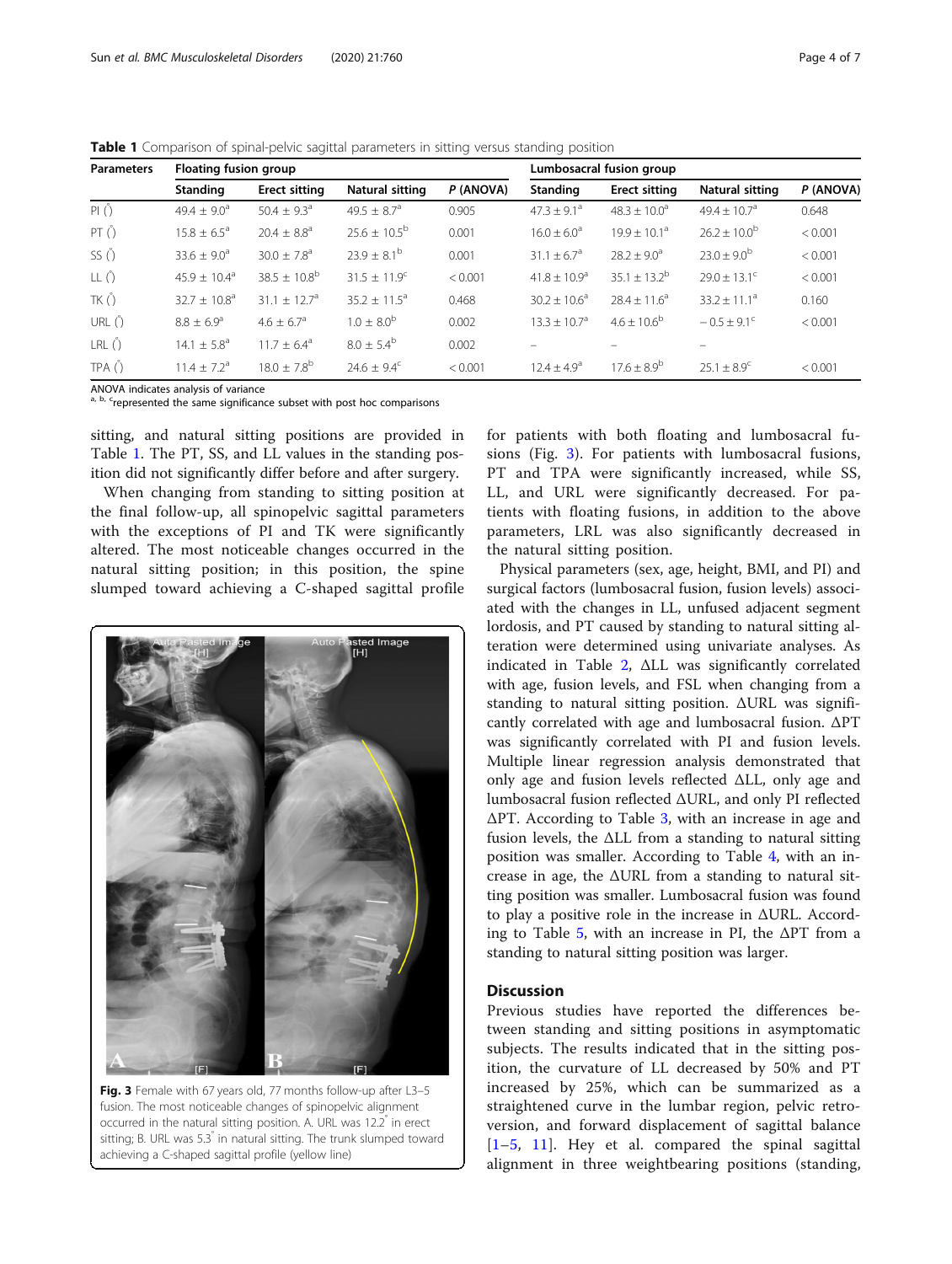|                    | $\Delta L$      | $\triangle$ url | $\triangle$ LRL | $\Delta$ PT     |
|--------------------|-----------------|-----------------|-----------------|-----------------|
| Sex                | $-0.012(0.924)$ | 0.011(0.930)    | $-0.132(0.537)$ | $-0.048(0.708)$ |
| Age                | $-0.327(0.009)$ | $-0.301(0.017)$ | 0.009(0.968)    | $-0.172(0.176)$ |
| Height             | 0.107(0.408)    | 0.041(0.754)    | 0.191(0.371)    | 0.043(0.742)    |
| BMI                | 0.190(0.139)    | 0.085(0.511)    | 0.037(0.862)    | 0.103(0.423)    |
| Lumbosacral fusion | $-0.078(0.542)$ | 0.300(0.017)    |                 | 0.001(0.994)    |
| Fusion levels      | $-0.393(0.001)$ | $-0.223(0.079)$ | $-0.235(0.268)$ | $-0.311(0.013)$ |
| FSL                | $-0.272(0.031)$ | $-0.157(0.220)$ | 0.234(0.270)    | $-0.156(0.223)$ |
| P                  | 0.148(0.247)    | 0.101(0.430)    | $-0.120(0.577)$ | 0.263(0.038)    |

<span id="page-4-0"></span>Table 2 Factors associated with the changes of LL, unfused residual lordosis and PT in relation to standing-to-natural sitting postural change

All values indicate the correlation coefficient ( $p$  value)

erect sitting, and natural sitting) in healthy subjects and found that LL decreased by approximately 80% in the natural sitting position; furthermore, the curvature of the trunk was vaguely C-shaped [\[3](#page-6-0)]. The current study also measured the spinopelvic sagittal alignment in three common weightbearing positions (standing, erect sitting, and natural sitting). We found that the sagittal alignment noticeably changed among positions, particularly with regard to LL and unfused adjacent segment lordosis. When changing to a natural sitting position, the entire thoracic region, unfused adjacent segments, and fusion segments were also vaguely C-shaped. Currently, almost all of the published studies on the target of alignment reconstruction and related mechanical complications were conducted in the standing position for reference [[12](#page-6-0)– [15\]](#page-6-0). But in daily life, patients' physiological weightbearing position is constantly changing between standing and sitting positions. The findings of this study in the natural sitting position could explain some of the problems observed after lumbar fusion surgeries. Lumbar fusion segments would prevent the spine into its natural shape in the natural sitting position. Instead, the curvature of trunk was vaguely Cshaped, the spine would inevitably be resulted in excessive stress in the adjacent segment area [\[16](#page-6-0)]. In natural sitting position, with decreased URL and LRL, the curvature of adjacent segments was naturally kyphotic. If combined with osteoporosis, this presumably could lead to complications such as implant loosening and proximal or distal junctional kyphosis and failure. These considerations were ignored in

previous investigations of the etiological factors of junctional complications.

Spinal fusion renders the spine immobile in a fixed curvature; therefore, the spinal surgeon should pay close attention to the characteristics of changing alignment and the influencing factors in different weightbearing positions. Several studies have examined standing spinal alignment variability across age with the aim of discovering a more individually tailored strategy for sagittal realignment surgeries and the possible causes of junctional complications. In a previous study, for asymptomatic subjects, it was demonstrated that age significantly affected the change in LL when the position was changed from standing to sitting. With increased age, the reduction in LL was smaller  $[11, 17]$  $[11, 17]$  $[11, 17]$  $[11, 17]$ . In this study, we also found that with increased age, ΔLL and ΔURL were both smaller after lumbar fusion. These findings indicated that the ability to compensate for the changes in lumbar alignment was reduced in elderly patients. We speculate that imbalance in sitting position can easily occur, indicating that the elderly patients would be unable to control the trunk when sitting down, and the trunk can easily tilt backward uncontrollably due to less ability to compensate alignment in the adjacent segments. To achieve balance, the demand on the paraspinal muscles to maintain spinal alignment naturally increases, and it becomes reasonable to assume that these elderly patients will have greater back pain or fatigue in the sitting position. Proposed age-adjusted and sitting values for sagittal realignment surgeries may further influence future surgical strategies [[18](#page-6-0)–[20\]](#page-6-0).

Table 3 The results of multiple linear regression analysis in influence factors of ΔLL in relation to standing-to-natural sitting postural change

|               | <b>Regression coefficient</b> | P value | <b>Standardized coefficient</b> |
|---------------|-------------------------------|---------|---------------------------------|
| Intercept     | 42.62                         | < 0.001 |                                 |
| Fusion levels | $-5.32$                       | 0.005   | $-0.34$                         |
| Age           | $-0.28$                       | 0.017   | $-0.28$                         |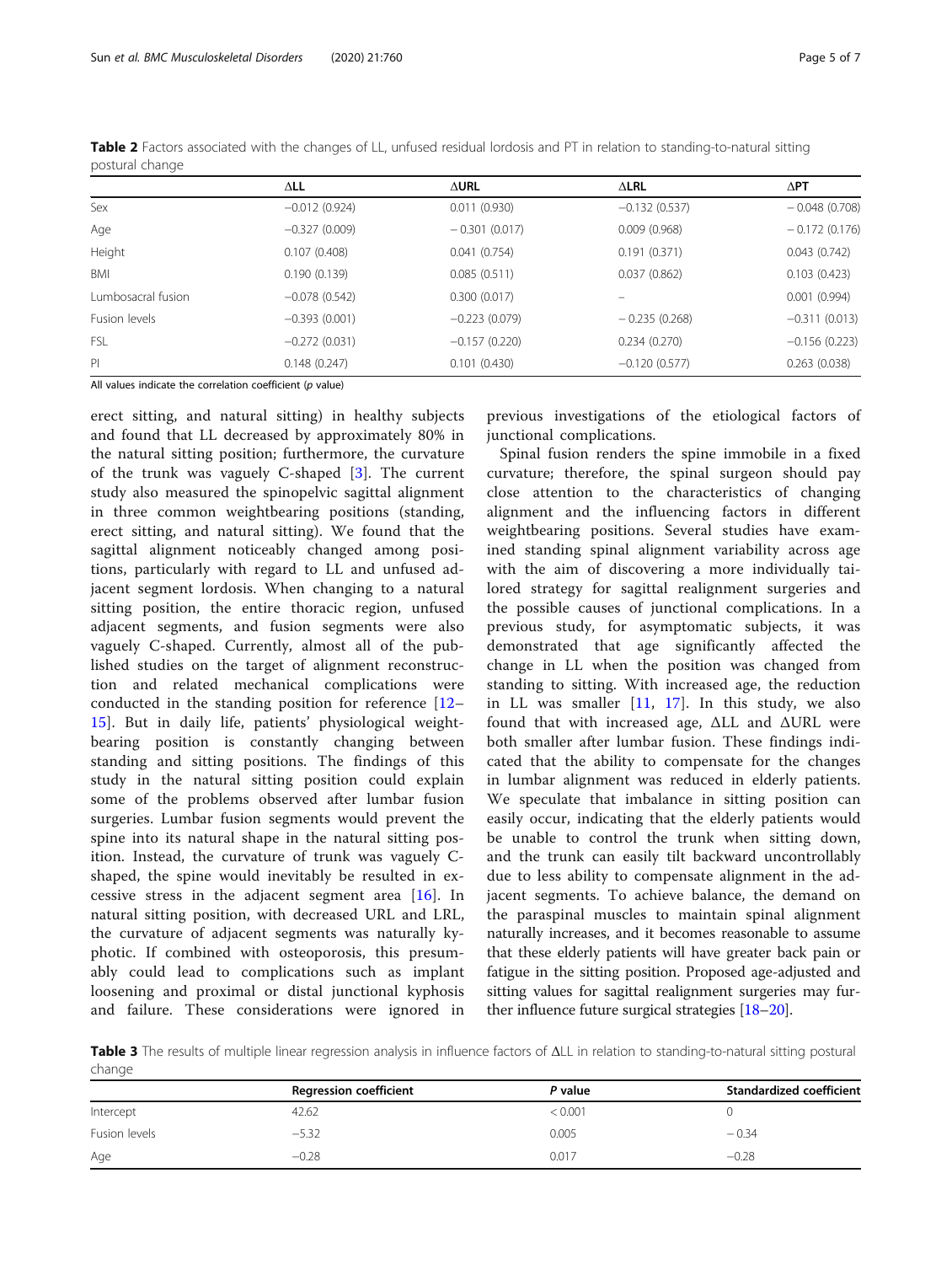postural change Regression coefficient **P** value P value Standardized coefficient Intercept 25.70 C Lumbosacral fusion 4.97 0.023 0.27

<span id="page-5-0"></span>Table 4 The results of multiple linear regression analysis in influence factors of ΔURL in relation to standing-to-natural sitting

Age − 0.29 − 0.29 0.004 − 0.35

Maekawa et al. performed an imaging analysis of sagittal alignment in the standing and sitting positions in 253 subjects with an average age of 53.6 years [\[21](#page-6-0)]. The results revealed that when changing to a sitting position, the changes in sagittal lumbo-pelvic alignment (ΔPT and ΔLL) were found to be regulated by the degree of PI. An asymptomatic subject with low PI in the standing position would be less capable of performing changes in alignment between the sitting and standing positions. However, in the current study, with the exception of ΔPT, the changes in LL and unfused adjacent segment lordosis were not found to be regulated by PI. We speculate that the fused segments resulted in the loss of regulation between PI and ΔLL. Although PI is an anatomical parameter and plays an important role in sagittal realignment, age is a more important influencing factor than PI when we consider the changes in LL and unfused adjacent segment lordosis in the sitting position.

The current study had some limitations. First, only patients who had undergone short lumbar fusions were included. Thus, the features of sagittal alignment in the sitting position after long fusions will be discussed in future studies, particularly in the natural sitting position. Secondly, as we only investigated imaging changes without clinical scores and a biomechanical basis in this study, we cannot simply apply the conclusions drawn from these changes to junctional complications. This will be studied in the future. These previously ignored considerations may provide a new theoretical basis for the surgical strategy and the etiology of junction complications.

# Conclusions

We studied the changes in spinopelvic sagittal alignment in different positions (standing, erect sitting, and natural sitting) after posterior lumbar fusion. The most noticeable changes occurred in the natural sitting position, with the spine slumped toward achieving a C-shaped

Table 5 The results of multiple linear regression analysis in influence factors of ΔPT in relation to standing-to-natural sitting postural change

|                   |     |       | Regression coefficient P value Standardized coefficient |
|-------------------|-----|-------|---------------------------------------------------------|
| Intercept $-6.56$ |     | 0.250 |                                                         |
| PI                | 035 | 0.004 | 036                                                     |

sagittal profile. Analysis revealed that age, fusion levels, and lumbosacral fusion significantly influenced the differences in LL and URL between standing and natural sitting positions. These characteristics of spinopelvic alignment in the natural sitting position should be fully considered in the surgical reconstruction of sagittal alignment and the identification of etiological factors of junctional complications.

#### Abbreviations

PLIF: Posterior lumbar interbody fusion; BMI: Body mass index; PI: Pelvic incidence; PT: Pelvic tilt; SS: Sacral slope; LL: Lumbar lordosis; FSL: Fusion segment lordosis; URL: Upper residual lordosis; LRL: Lower residual lordosis; TK: Thoracic kyphosis; T1PA: T1 pelvic angle

#### Acknowledgements

This research was performed in Peking University Third Hospital only.

#### Authors' contributions

All the authors read and approved the manuscript. ZRS was responsible for interpreting results and writing this article. SYZ was responsible for data collection, statistics analysis. WW was responsible for data collection, statistics analysis. DZ was responsible for English editing. WSL was responsible for designing the search strategy, evaluating the articles and English editing.

#### Funding

This study was funded by National Natural Science Foundation of China (No.81871807).

#### Availability of data and materials

The datasets will be available from the corresponding author if required.

#### Ethics approval and consent to participate

Ethics Committee of the Peking University Third Hospital approved this study.

Written informed consent was obtained from all patients.

#### Consent for publication

Not applicable.

#### Competing interests

The authors declare that they have no competing interests.

#### Author details

<sup>1</sup>Orthopaedic Department of Peking University Third Hospital, No 49. North Garden Street, HaiDian District, Beijing 100191, China. <sup>2</sup>Beijing Key Laboratory of Spinal Disease Research, Beijing, China. <sup>3</sup>Engineering Research Center of Bone and Joint Precision Medicine, Ministry of Education, Beijing, China.

### Received: 19 August 2020 Accepted: 5 November 2020 Published online: 18 November 2020

#### References

- 1. Endo K, Suzuki H, Nishimura H. Sagittal lumbar and pelvic alignment in the standing and sitting positions. J Orthop Sci. 2012;17:682–6.
- Suzuki H, Endo K, Mizuochi J. Sagittal lumbo-pelvic alignment in the sitting position of elderly persons. J Orthop Sci. 2016;21:713–7.